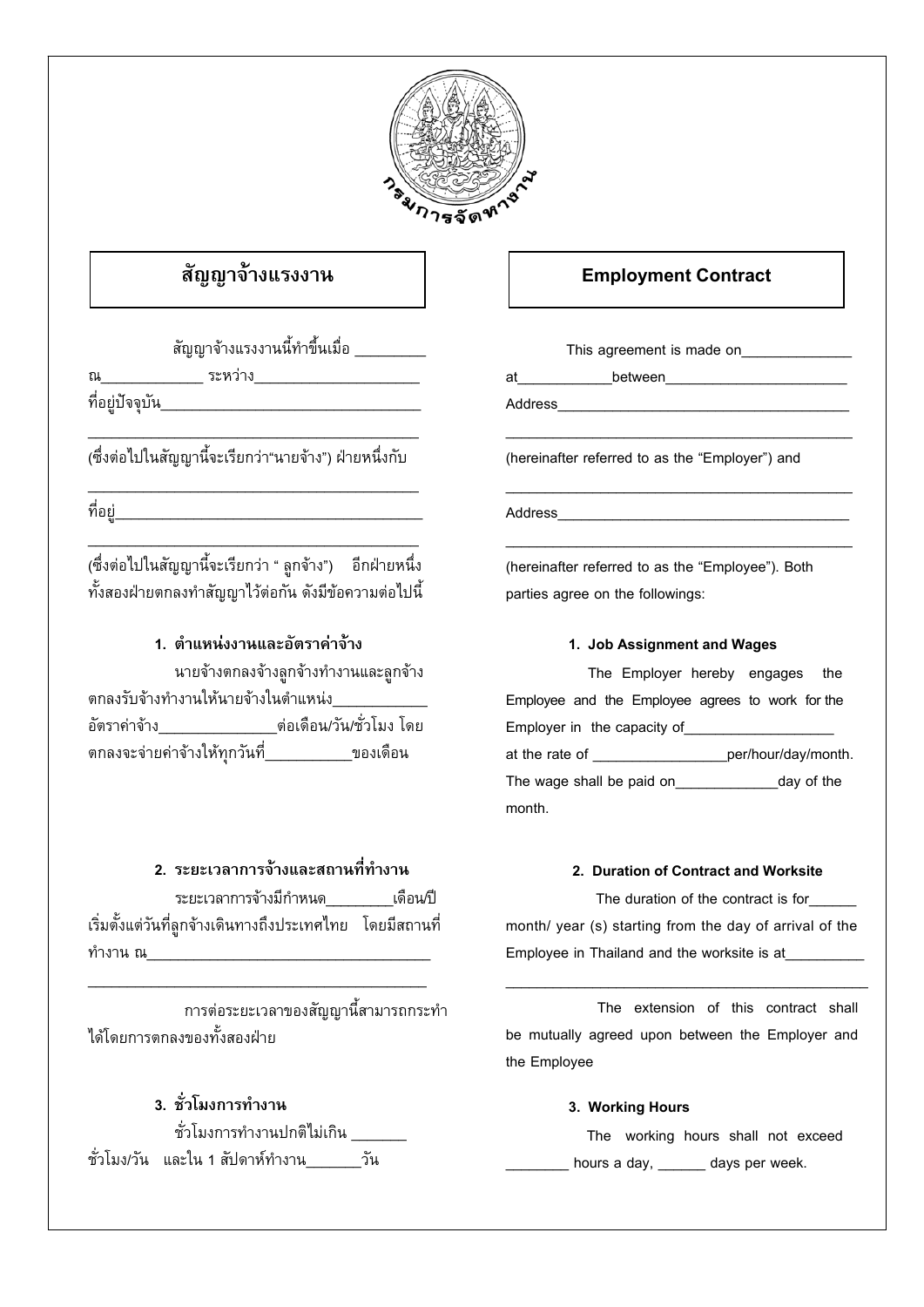#### **4. วันหยุด**

 4.1 นายจางตองจัดใหลูกจางมีวันหยุด ประจําสัปดาหโดยไดรับคาจางสัปดาหละ\_\_\_\_\_\_\_\_\_\_วัน 4.2 นายจ้างต้องจัดให้ลูกจ้างมีวันหยุด ตามประเพณีไทยโดยไดรับคาจางปละ\_\_\_\_\_\_\_\_\_\_\_\_วัน

่ 4.3 เมื่อลูกจ้างทำงานครบ 1 ปี นายจ้าง ตกลงจัดให้ลูกจ้างหยุดพักผ่อนประจำปี โดยได้รับค่าจ้าง เปนเวลา\_\_\_\_\_\_\_\_\_\_\_วัน

#### **5. คาลวงเวลาและคาจางในวันหยุด**

5.1 ถ้านายจ้างให้ลูกจ้างทำงานเกินเวลา ทํางานปกติ นายจางตองจายคาลวงเวลาใหลูกจางใน อัตรา

5.2 ถ้านายจ้างให้ลูกจ้างทำงานในวันหยุด นายจางตองจายคาจางในวันหยุดใหลูกจางในอัตรา ชั่วโมง/วัน

#### **6. อาหาร**

 นายจางตกลงจัดอาหารใหลูกจางทุกวัน ทํางาน วันละ 3 มื้อ โดยคาใชจายให ตกลงกันเองระหวาง นายจ้างกับลูกจ้าง

## **7. ที่พัก**

 นายจางตกลงจะจัดที่พักอาศัยที่ปลอดภัย และ ถกสขลักษณะให้แก่ลกจ้าง โดยค่าใช้จ่ายเรื่องที่พักให้ตกลง กันเอง ระหว่างนายจ้างและลูกจ้าง

#### **8. คารักษาพยาบาล**

 นายจางตกลงจัดใหมีหรือจายคารักษาพยาบาล แกลูกจางตลอดระยะเวลาของสัญญา ทั้งในกรณีประสบอันตราย เนื่องจากการทำงานและกรณีเจ็บป่วยอื่น ตลอดจนจ่ายค่าจ้าง ระหวางพักรักษาตัวและคาทดแทนตามกฎหมาย

 ในกรณีที่ลูกจางเสียชีวิต คาใชจายในการจัด การศพให้นายจ้างเป็นผู้รับผิดชอบ

#### **4. Holiday and Leave**

 4.1 The Employer shall arrange for the Employee \_\_\_\_\_ day(s) off weekly with regular pay.

 4.2 The Employer shall arrange for the Employee \_\_\_\_\_\_\_\_\_\_\_ days off per year on Thai official holidays with regular pay.

 4.3 Annual leave of \_\_\_\_\_\_\_\_\_\_ days shall be allowed by the Employer for the Employee when completed one year employment with regular pay.

#### **5. Overtime**

 5.1 If the Employee works more than the usual hours on the regular working day, the Employee shall be paid extra for overtime by the Employer at the rate of

 5.2 If the Employee works on holidays, the Employee shall be paid extra for overtime by the Employer at the rate of example report hour/day

#### **6. Food**

 The Employer shall provide to the Employee three meals a day of working day and the food expenses depend on the agreement of the Employer and the Employee.

#### **7. Accommodation**

The Employer shall provide the Employee safe and hygienic accommodation and the accommodation expenses depend on the agreement of the Employer and the Employee.

#### **8. Medical Treatment**

 In the event of the Employee's illness or accident caused by work during the period of the contract, the Employer shall both provide all necessary medical treatment free of charge to the Employee, and in the meantime pay regular wage and compensation on terms not less than those stipulated by the law.

 In the event of death of the Employee, all expenses of managing the body will be under responsibility of the Employer.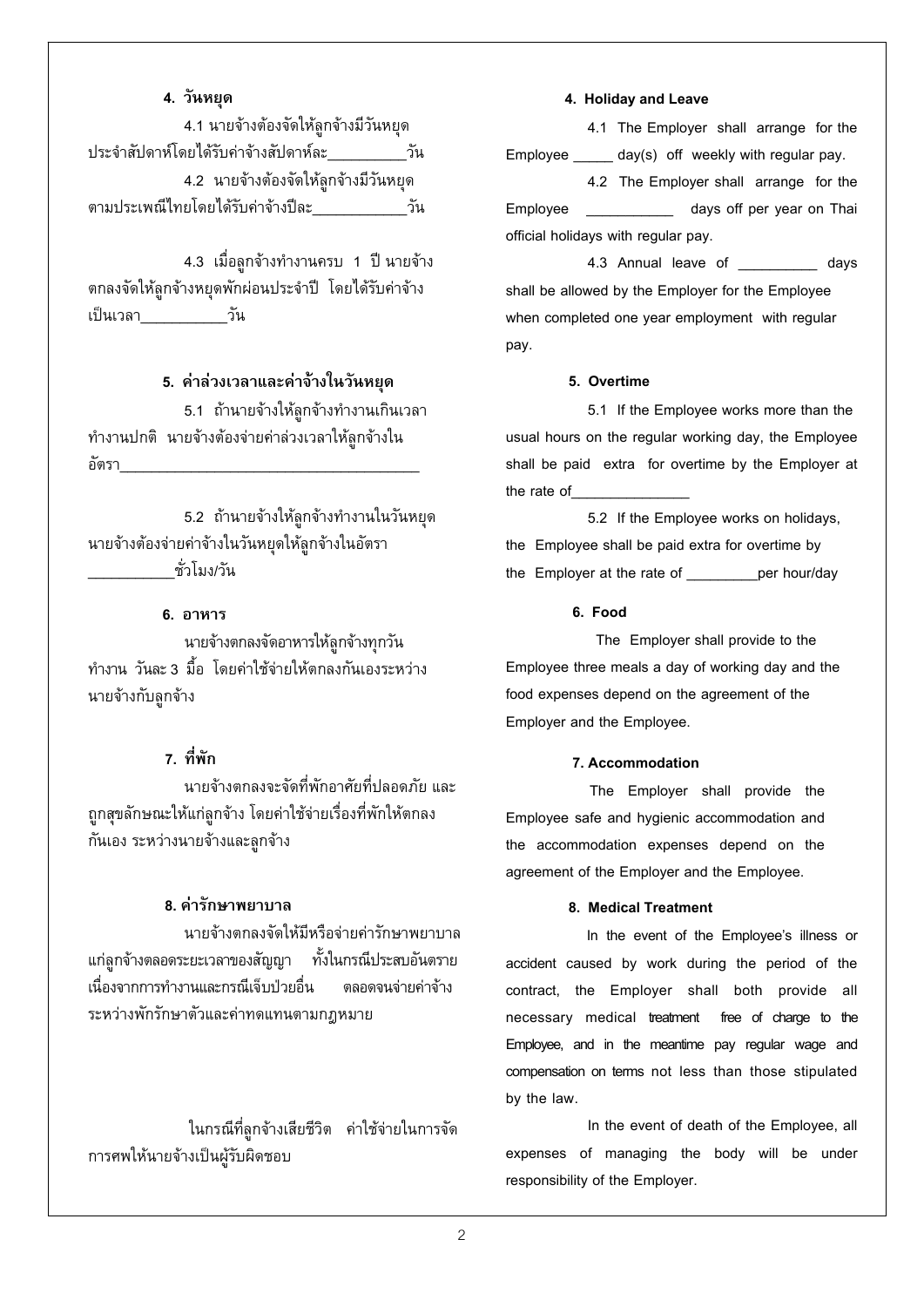### **9. คาเดินทาง**

 นายจางจะจายคาเดินทางของลูกจางถึงประเทศ ไทย รวมทั้งจัดพาหนะรับสงลูกจางจนถึงที่พัก และจายคา โดยสารกลับภูมิลําเนาของลูกจางในกรณีทํางานครบสัญญา ยกเวนกรณีที่เปนความผิดของลูกจาง หรือบอกเลิกสัญญา

## **10. ขอบังคับ**

 10.1 ลูกจางตองเช ื่อฟง และปฏิบัติตามกฎ ข้อบังคับของบริษัทนายจ้าง ซึ่งกำหนดขึ้นภายใต้เงื่อนไข กฎหมาย และใหความเคารพตอขนบธรรมเนียมประเพณีไทย

10.2 ลูกจ้างต้องทำงานให้กับนายจ้างเท่านั้น ไมไปทํางานใหก ับบุคคลอื่น

 10.3 ลูกจางตองไม กระทําการใด ๆ ในลักษณะ ชุมนุมประทวงหรือรวมตัวกระทําการในสิ่งผิดกฎหมาย

## **11. การบอกเลิกสัญญา**

11.1 กรณีนายจางประสงคบอกเลิกสัญญา นายจางตองบอกกลาวใหลูกจางทราบลวงหนา 1 เดือน หรือ จ่ายเงินค่าจ้าง 1 เดือน แทนการบอกเลิกสัญญา หรือให้เป็น ไปตามกฎหมายแรงงานไทย รวมทั้งนายจางตองจายคาเดิน ทางกลับประเทศให้แก่ลูกจ้างด้วย

 11.2 กรณีลูกจางประสงคบอกเลิกสัญญา ลูกจางตองบอกกลาวใหนายจางทราบลวงหนา 1 เดือน และ ตองจายคาเดินทางกลับประเทศดวยตนเอง

## **12. อื่น ๆ**

 12.1 นายจางจะตองอพยพลูกจางไปอยูใน สถานที่ปลอดภัย เมื่อเกิดวิกฤตการณ เชน ภยธรรมชาต ั ิการ จลาจล การสูรบ หรือการสงคราม และถาสถานการณไมเอื้อ อำนวยให้ทำงานต่อไป นายจ้างต้องส่งลูกจ้างกลับประเทศ โดยนายจ้างเป็นผู้ออกค่าใช้จ่ายทั้งหมด

 12.2 เงื่อนไขอื่นที่มิไดระบุในสัญญานี้ให เปนไปตามกฎหมาย

#### **9. Travel and Transportation**

 The employer shall pay for the cost of Employee's traveling to Thailand as well as pay the arrangement for transportation to his assigned housing. The Employer shall also pay for the cost of the return traveling of the Employee to his country after he finish his working contract, except that the Employee is at fault or terminates the contract.

#### **10. Obligation**

 10.1 The Employee shall abide by the rules and regulations of the Employer's company stipulated in conformity with the law,and shall respect the Thai traditions and customs.

 10.2 The Employee shall work only for the Employee's company.

 10.3 The Employee shall not engage in any unlawful activities such as protest or demonstration.

#### **11. Termination of the Contract**

 11.1 In case the Employer terminates the contract, the Employer shall give one month notice to the Employee, or pay one month wage in lieu of giving notice, or otherwise act in conformity with the Thai labour law. The Employer shall thereby pay for the cost of the return travel of the Employee to his country.

 11.2 In case the Employee terminates the contract, the Employee shall give a one month notice to the Employer and shall pay for his own expenses.

#### **12. Others**

 12.1 In the event of natural disaster, riot, fighting or war the Employer shall evacuate the Employee to the safe area, and if the situation is no longer conducive for the continuity of work, the Employer shall repatriate the Employee and shall pay for all the expenses of the repatriation.

 12.2 Other conditions not mentioned in this contract shall be in accordance with the stipulations of the law.